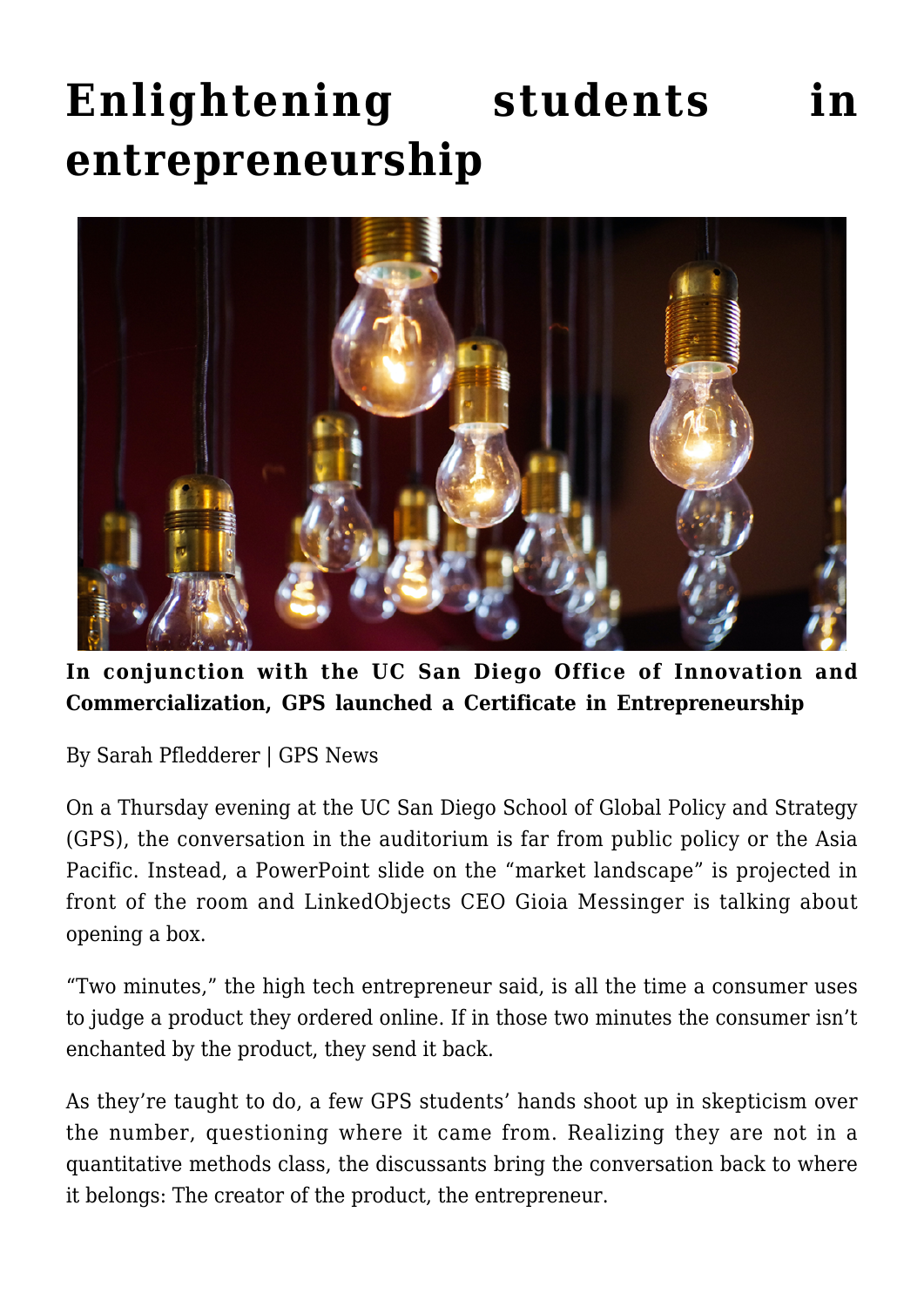

In conjunction with the UC San Diego Office of Innovation and Commercialization, GPS launched a new Certificate in Entrepreneurship this spring quarter.

Held as five two-hour classes from March 31 to April 28, the certificate requires students to complete four of the five classes. It is an extension of the School's professional development committee, which convenes a subset of faculty, staff, students, alumni and employers biannually to brainstorm means for students' professional development, beyond GPS's core curriculum.

GPS Career Services Director David Robertson said the course meets students' mounting interest in social impact and entrepreneurship, as well as the School's commitment to collaboration in STEM and health sciences across campus.

Recalling a slew of alumni that have started their own companies or nonprofits in recent years, Robertson clarified the Certificate in Entrepreneurship is more than just a crash course on growing a startup.

"The certificate not only provides students the basic tools to create and launch something innovative, but it provides them with a business perspective for addressing the potential policy implications of innovations," he explained, and noted the certificate likely will be open to GPS alumni when it returns next year.



Free of charge, the course is led by Greg Horowitt, UC San Diego director of innovation and CEO of T2 Venture Creation, and Paul Roben, associate vice chancellor for innovation and commercialization at UC San Diego, with local